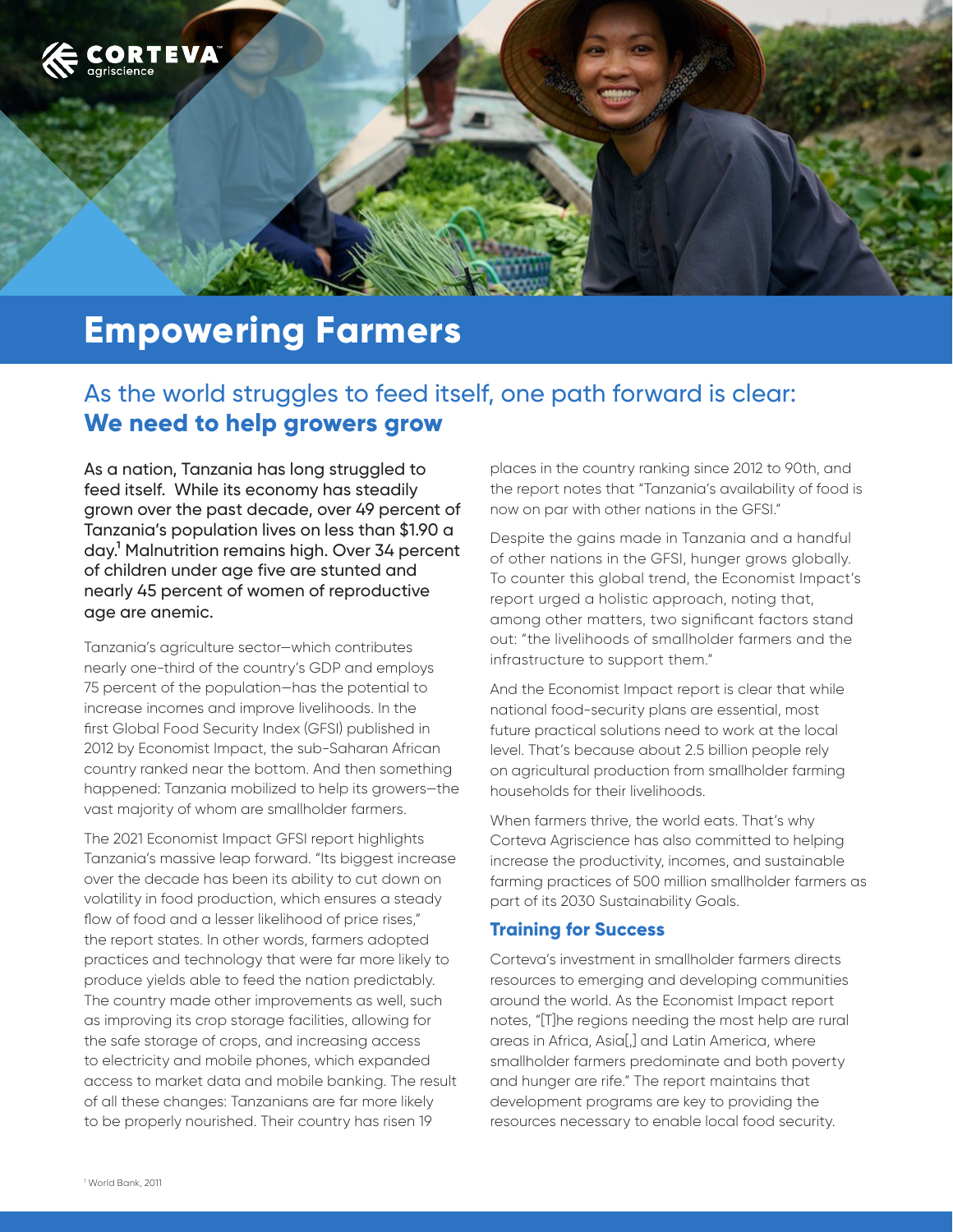

Corteva Agriscience has contributed to the success story in Tanzania, with efforts that have supported increases in farming productivity and food stability there. The company has collaborated with USAID and ACDI/VOCA to train more than 600,000 smallholder farmers—30 percent of whom are women—to optimize their land and crops. Farmers there learned how to use climate-adaptive seeds, crop protection products, and soil conservation practices. The three-year initiative boosted yields by 300% on average.

In Brazil, Corteva is working with, AGROEFETIVA, a Brazilian company that specializes in technical training and research in agriculture, to help train farmers to make data and technology part of their skill set. The program, called Agriculture Expedition for Life, teaches key programs such as resistance management, which slows, prevents, or reverses the development of resistance among insects. The program also offers information and demonstrations on the application of inputs, to help farmers make the best possible use of their precious resources.

The goal in Zambia is straightforward: Corteva efforts are focused on increasing the productivity and incomes of 10,000 emerging farmers. As part of a collaboration with USAID, John Deere, and Global Communities, Corteva is enabling increased access to technologies and capital and helping to develop market linkages. Meanwhile, agronomists from Corteva are working directly with growers to enhance their farming practices and increase adoption of improved agricultural technologies such as hybrid seeds. Corteva has also installed hundreds of demonstration plots and is providing trial products to farmers

#### **Supporting Women in Farming**

Women are a driving force behind agriculture in many emerging and developing communities, which is why Corteva is actively seeking to support female farmers. As part of its 2030 Sustainability Goals, the company seeks to uplift smallholder farmers by doubling the percentage of women farmers served between 2020 and 2030.

That effort takes on many forms. In collaboration with the Brazilian Association of Agribusiness (ABAG) and business school Fundação Dom Cabral, Corteva in 2019 launched the Leadership Academy for Women in Agribusiness. Aimed at helping to shape the future leaders of the field, the academy involves three stages of learning with in-person and online classes. At the end, participants create projects designed to support

women's engagement and leadership in agribusiness. Though launched only in 2019, as of 2021, the academy has already helped more than 160 female farmers from Brazil and Paraguay, with farm sizes ranging from approximately 50 to 100,000 hectares, thus reaching a combined total of 2.1 million hectares. The program engaged more than 4,800 other women through events and workshops.

> *Agronomists from Corteva Agriscience are working directly with growers to enhance their farming practices and increase adoption of improved agricultural technologies such as hybrid seeds.*

### **Helping Farmers Adapt to a Changing Climate**

The Economist Impact 2021 report stresses the extent to which climate change is a pressing challenge to all parts of the food system. "The biggest drag on food security across all countries over the decade is how countries have fared when it comes to protecting natural resources and building up resilience to the climate crisis," the Economist Impact report states. Globally, food contributes to a quarter of greenhouse gas emissions and threequarters of biodiversity loss, according to the report. In line with its commitments, Corteva is focused on actively sharing knowledge needed to build a more resilient food system. The company remains focused on addressing the opportunities in climate adaptation, resilience, and mitigation – working across the agriculture industry and beyond. Corteva is also working with growers in the areas of nutrient management, soil health and water stewardship, leveraging the power of its technology and agronomic expertise.

In the UK, Corteva is working with a regenerative farming organization with a focus on helping farmers locally to offset carbon emissions. The objective of these efforts: Help farmers adopt more